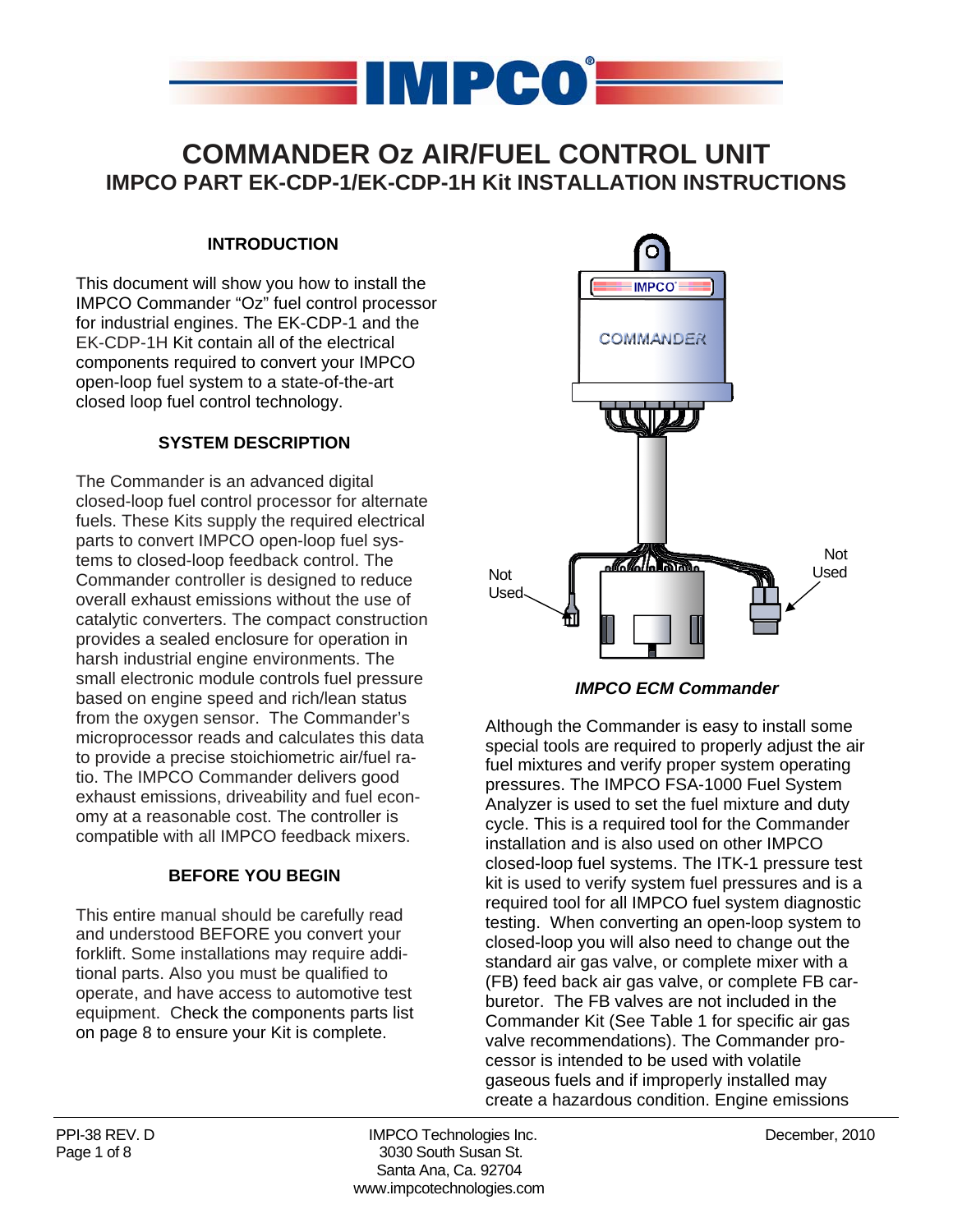

and performance may also be affected by improper installation. Accordingly, the system and associated equipment should be installed only by trained and qualified personnel in accordance with the instructions in this manual.

| <b>Model/Series</b><br><b>Carburetor</b> | <b>Description</b>                                                                          |  |  |
|------------------------------------------|---------------------------------------------------------------------------------------------|--|--|
| 55 Series                                | AV1-14925 with "O" Series<br>type converter.                                                |  |  |
| 100/125 Series                           | AV1-1447                                                                                    |  |  |
| 25M-10 Series,<br><b>Dual Fuel</b>       | AVI-1447-4                                                                                  |  |  |
| 75 Series                                | *Special factory only proce-<br>dures. Recommend order<br>complete FB175A-1 Series<br>only. |  |  |
| 200/225 Series                           | AV1-1245                                                                                    |  |  |
| 300A 20 Series                           | AV2-49                                                                                      |  |  |
| 300A 50/70<br><b>Series</b>              | AV2-50<br>Tahla 1                                                                           |  |  |

#### *Table 1*

#### **IMPORTANT:**

The Commander processor is a stand alone unit. It has no interface capabilities to a factory on board computer.



### **CAUTION**

During the installation of the Commander, if you come across an unfamiliar or potentially hazardous conditions, call your local IMPCO distributor for clarification before proceeding.

## **CAUTION**

To prevent ignition of leaking gaseous fuels which may cause a fire and/or explosion, avoid open sparks, flames, and operation of electrical devices in or about the engine compartment.

# **CAUTION**

Always follow installation regulations that apply to you. These requirements are found in NFPA-52 for natural gas, and NFPA58 for LPG. These are U.S. standards. For Canadian codes see National Standards CANADA. Additionally, some states or provinces may also have certain requirements of which you must be aware.

#### **MECHANICAL INSTALLATION**

## **CAUTION**

Disconnect the battery negative cable before you begin. This will prevent the possibility of accidental wiring shorts.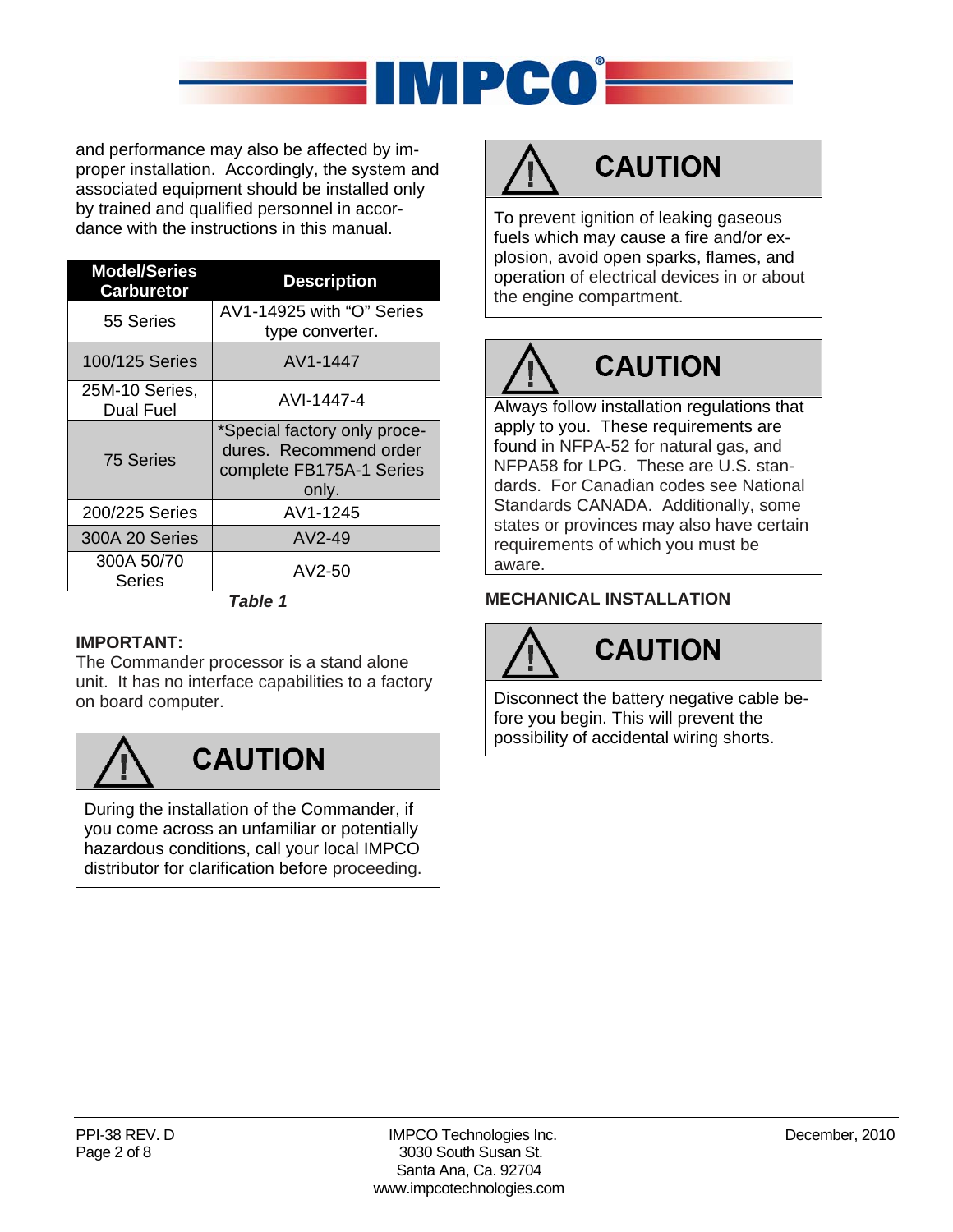



| Item           | P/N                     | <b>Description</b>                              | Qtv                     |  |  |  |  |
|----------------|-------------------------|-------------------------------------------------|-------------------------|--|--|--|--|
| 1              | $J1 - 21$               | Jet, Feed Back Bleed                            |                         |  |  |  |  |
| 2              | $F4-12$                 | Fitting, 1/8" NPT 3/8" Hose 90EI<br><b>Nyl</b>  |                         |  |  |  |  |
| 3              | F4-32                   | Fitting, 1/8" NPT Female Tee<br>Brass           |                         |  |  |  |  |
| $\overline{4}$ | H1-15189                | Hose, 3/8" ID 2"L Fuel/Oil                      | 1                       |  |  |  |  |
| 5              | C <sub>2</sub> -16664-1 | Clamp, Hose, .69" OD                            | 2                       |  |  |  |  |
| 6              | AV1-15115-4             | FCV Solenoid Assy, IMPCO                        |                         |  |  |  |  |
| 7              | 2H-103B                 | Fitting, 1/8" NPT 3/8" Hose<br>Brass            | 2                       |  |  |  |  |
| 8              | H <sub>1</sub> -5-001   | Hose, Vacuum 1/4" ID 4' Length                  | 1                       |  |  |  |  |
| 9              | $F4-2$                  | Fitting, 1/4" Unf 1/4" Hose Vac<br><b>Nip</b>   | 1                       |  |  |  |  |
| 10             | F4-15840                | Fitting, 1/8" NPT 1/4" Hose Nip<br><b>Brass</b> | $\overline{\mathbf{1}}$ |  |  |  |  |
| 11             | F4-33                   | Fitting, 1/8" NPT Hex Nip Brass                 | 1                       |  |  |  |  |
| 12             | $C2-30$                 | Clamp, Pinch 1/4" ID Hose                       | 2                       |  |  |  |  |
| $Eianra$ 1     |                         |                                                 |                         |  |  |  |  |

*Figure 1*

- 1. The Commander can not be installed near high temperature sources such as exhaust manifolds or high tension spark plug wires. Determine a suitable location for the Commander module where temperature will not exceed 160 degrees F. Mount the Commander securely on a flat surface using the mounting tab provided on the top case. **Do not** distort the base of the unit.
- 2. Install the recommended IMPCO fuel system components for your specific application **(the Commander requires an FB series carburetor/mixer)**. Preset the fuel power adjustment to the middle of the rich/lean scale. Install the IMPCO fuel control valve (FCV) on the regulator/converter assembly, as shown in Figure 1.

#### **IMPORTANT**

The FCV valve is directional. Install the fitting item #10 to the FCV port marked "VAC." Install the fitting item #7 to the port marked "IN."

#### **IMPORTANT**

If the mixer and/or regulator is a tamper resistant design, special tools and training are required to

alter any fuel controls. Contact your distributor for details.

The FCV must have an independent air valve source from the IMPCO mixer/adapter. Keep these vacuum lines as short as possible.

- 3. Route the Commander wire harness leads to approximate terminations using the wiring system schematics. Secure the harness leads away from high heat sources and moving parts.
- 4. The Kits supply a mounting boss for the sensor. This boss can be welded to a convenient location on the manifold or on a section of the exhaust pipe header at no more than 12" from the last exhaust valve. The reason for this is the oxygen sensor has no output signal below 600° F. A symptom of an oxygen sensor mounted too far down the exhaust stream would be falling out of closed-loop operation during extended idle times due to the sensor cooling off. This is not acceptable and may also impair higher speed running conditions.
- 5. If it is not possible to locate the supplied sensor within the 12" specified, the EK-CDP-1H Kit must be used. The sensor included in this Kit has a built in heater coil that heats the sensor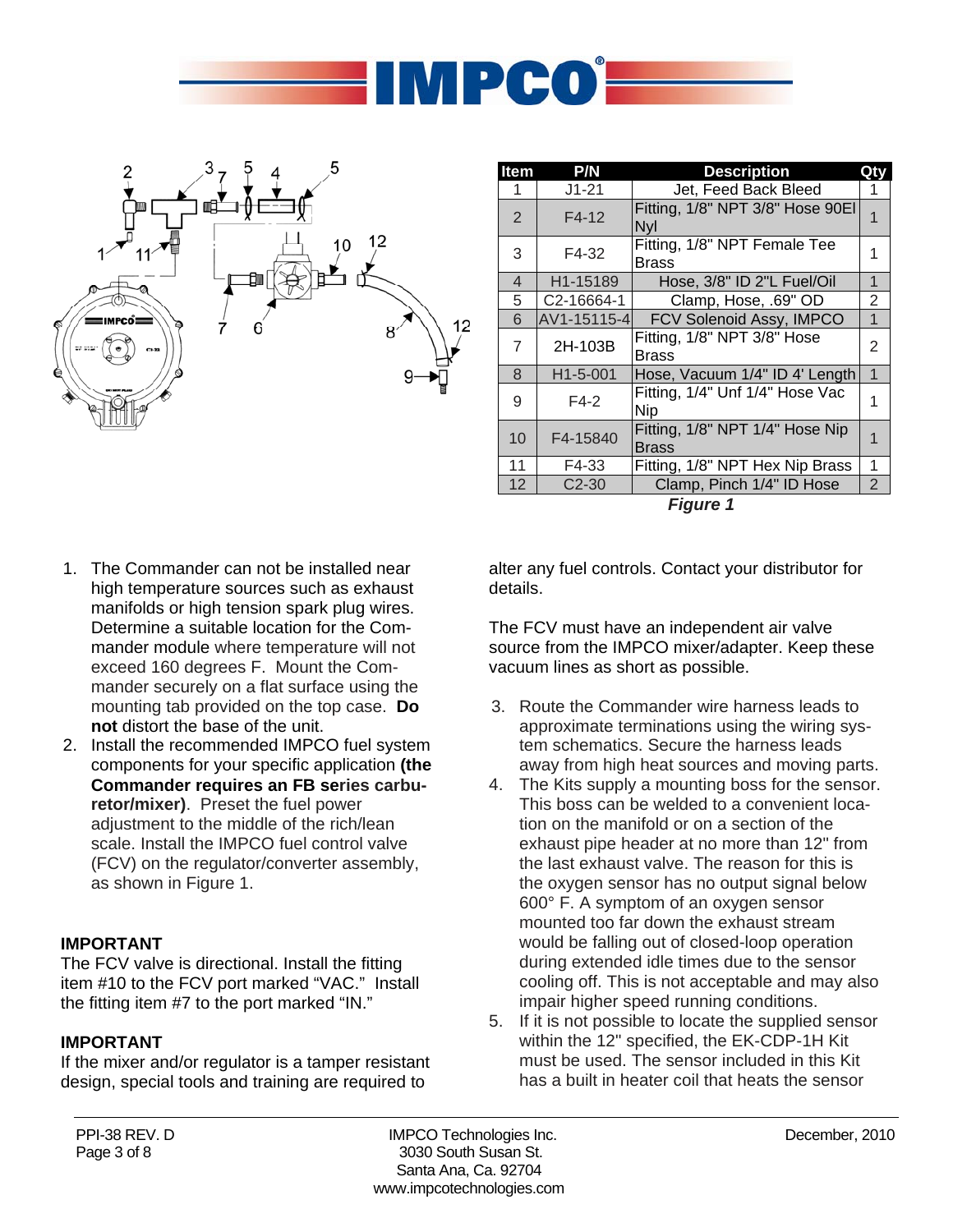

with +12 volts. It is not dependent on exhaust temperature for output. Additional benefits can be faster closed-loop control during warm-ups further reducing exhaust emissions. See Figure 2. Remove the exhaust piece from the engine that you will modify for the sensor installation. The welding of the sensor boss while mounted to the lift truck is not recommended.

- 6. Drill or punch a 7/8" hole to the area you wish to mount the sensor. Thoroughly clean and deburr this hole to prepare for welding.
- 7. Locate the oxygen sensor boss shoulder ridge down and clamp in place. We recommend lightly installing an old spark plug to the boss to protect the threads from damage during the welding process. Place a generous weld bead around the entire boss. Let cool, remove the spark plug and check the thread integrity by installing the oxygen sensor. It should screw down flush easily finger tight without the use of a wrench to the contact gasket. If not, re-tap these threads until this can be achieved.
- 8. Torque the sensor to 41 Nom (30 ft. lb), unless another torque spec is otherwise noted in instructions included in the sensor package.
- 9. Mount the FCV (Fuel Control Valve) to the IMPCO regulator as shown in Figure 1.

#### **IMPORTANT**

BE SURE TO TURN THE 0.10" ORIFICE AWAY FROM THE ENGINE FAN FLOW. This will prevent the possibility of mixture fluctuations and help to keep this orifice clear of dirt and debris.

If a balance line must be used, refer to the "Optional Balanced System Diagram" section at the end of this manual. Trim and connect a suitable length of supplied vacuum line to the fitting and connect to the FCV port as shown. It is important to follow this recommendation as the valve is directional. Remove one of the ¼" x 28 air valve vacuum screw plugs from the IMPCO mixer. Install the supplied F4-2 vacuum fitting. Cut a suitable length of supplied vacuum line to reach between this vacuum fitting and connect to the remaining port on the FCV and the newly installed F4-2. Keep these lines as short as possible.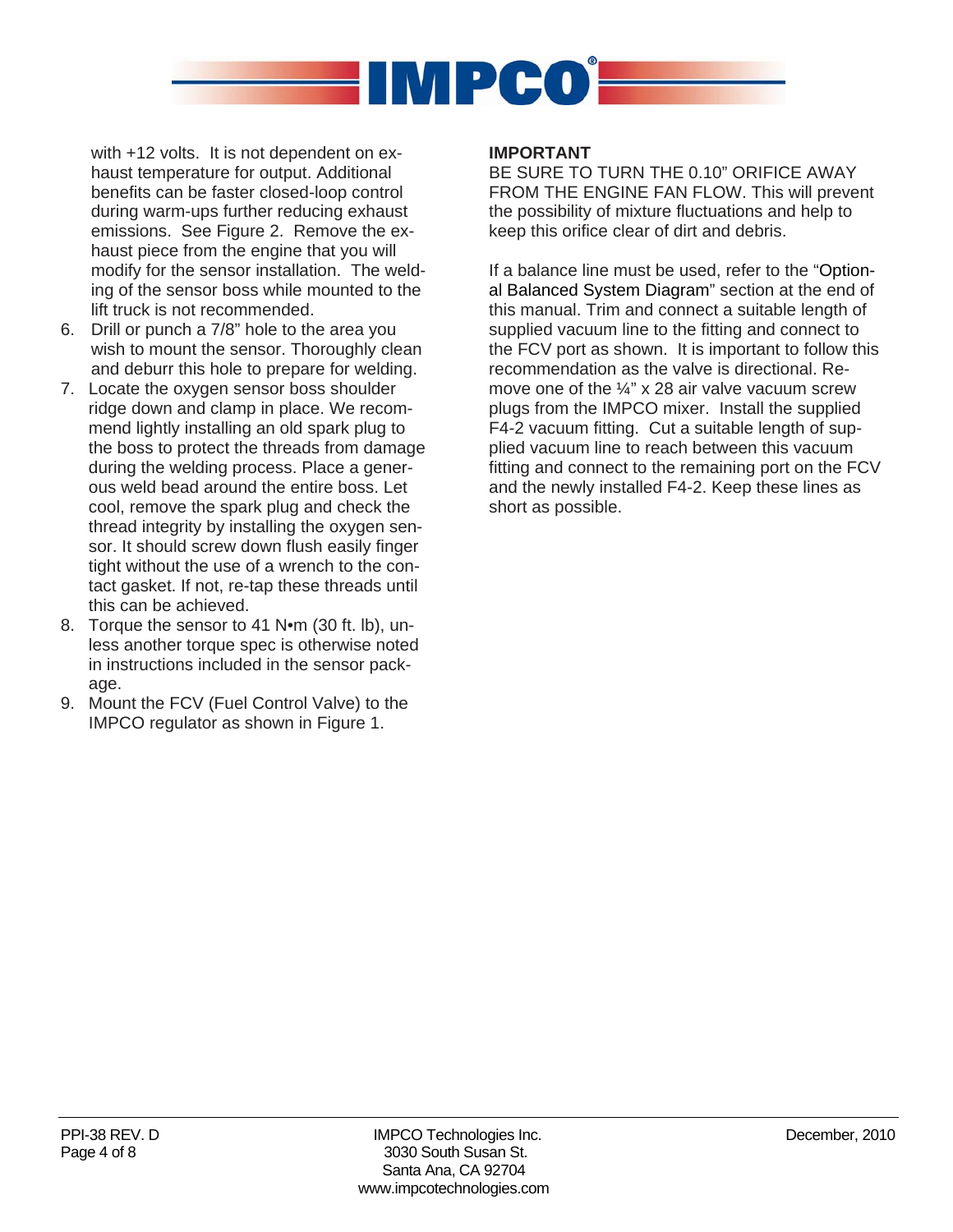

#### **ELECTRICAL INSTALLATION**

The Commander blue wire is not normally used for most lift truck applications. This wire, when grounded puts the Commander in the "openloop" mode. Open loop duty cycle is preprogrammed to run a fixed duty cycle. This blue wire should only be used for systems with air injection. If the engine you are converting does not have air injection do not connect the blue wire.



#### *Figure 2: The electrical diagram for Kit EK-CDP-1H. Note that Kit EK-CDP-1 is identical except for the heated Oxygen Sensor.*

- 1. Prepare to cut the harness leads to required length for final termination. Solder all terminal connections whenever possible, **(except the oxygen sensor wires)**, and use shrink tubing.
- 2. Connect the Commander red wire to a switched +12 volt source protected with a 5 amp fuse. This source must provide power with the key in the "START" and "ON" positions. This source should not supply power with the ignition key in the "OFF" or "ACCESSORY" position and must be fused for protection. For dual fuel installations the switched +12 volt source must be wired through a fuel selection switch and protected using a 5 amp fuse. This is to cut power to the Commander during gasoline operation. Direct power is applied through the key switch only on dedicated, single fuel systems.
- 3. Connect the black wire securely to engine ground. Terminate the wire with suitable connector and attach to an engine ground using a #8 or larger bolt.
- 4. Connect the white wire to the vehicle tachometer signal or the "reference high" signal. This can be verified by connecting a shop tachometer to this lead. Verify a tachometer reading when engine is running. Consult your factory service manuals ignition diagram for this connection if you are not sure.
- 5. Connect the violet and yellow wires to the fuel control valve. The FCV has no polarity, so either wire can be connected to either terminal.
- 6. EK-CDP-1H Kit: Connect the Oxygen Sensor Electrical Connection and the black wire to ground. EK-CDP-1 Kit: connect the green wires together.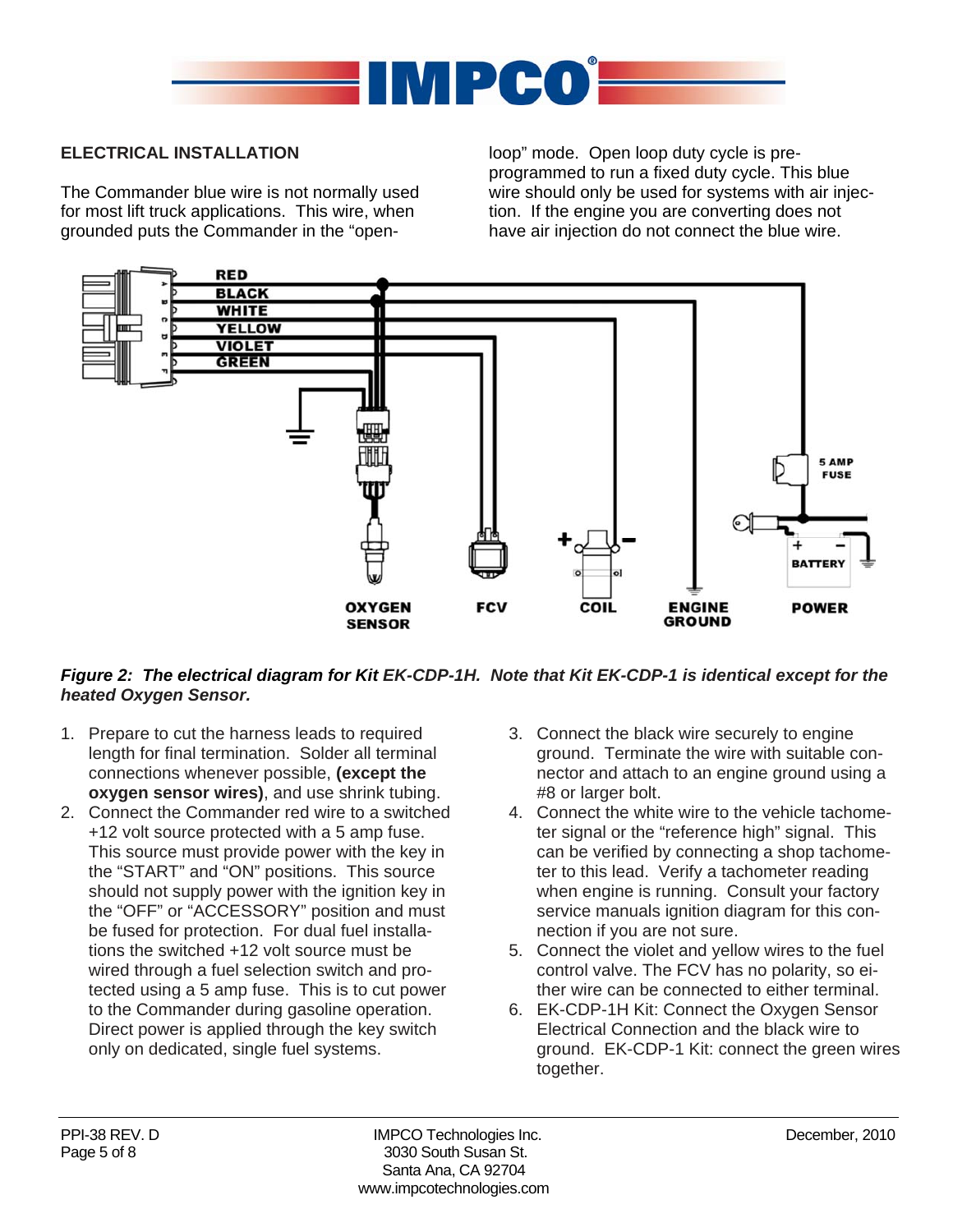

#### **FEEDBACK SYSTEM ADJUSTMENTS**

#### **IMPCO Fuel System Analyzer, FSA-1000**

The Commander is designed as an independent fuel control processor. However, it is very important that all existing on board controls and sensors work properly. Many engine operating problems are due to malfunctions of the existing engine systems equipment. Make sure the following engine systems are to specifications: ignition, timing, valve adjustment, exhaust and cooling. Also ensure that the IMPCO fuel control system components have been installed properly and the fuel pressures have been tested before adjustment.

The Fuel System Analyzer (FSA-1000) must be used to adjust the IMPCO fuel management system. Always verify emissions with a CO meter after FSA adjustment.

#### **Connect the FSA-1000:**

Black wire lead to battery ground. Red to battery positive Green to the oxygen sensor Yellow to the yellow wire of the FCV.

#### **Idle Mixture Adjustment**

#### **IMPORTANT**

Ensure that the vehicle's engine, transmission and hydraulic system are at **operating temperature** before taking fuel system readings or making adjustments.

- 1. Determine if the vehicle has feedback control during idle by observing the "COMPUTER COMMAND" display on the FSA-1000. A fixed duty cycle is normal during the warm-up time of the oxygen sensor (open-loop).
- 2. If the number displayed is constant (does not change), there is no feedback control during idle. The system is operating in "open-loop." The Commander will stay at a fixed duty cycle when the engine is cold and there is no activity from the oxygen sensor, or the air diverter is on, grounding the Commander blue wire.

#### **IMPORTANT**

Some engines may revert to open-loop operation if the idle is prolonged and the oxygen sensor cools below its operating temperature. This indicates that a heated sensor may be needed.

3. Accelerate the engine several times to activate the oxygen sensor. When the vehicle has feedback control at idle, adjust the IMPCO carburetor idle mixture adjustment screw until the "COMPUTER COMMAND" reading on the FSA is approximately 50. By setting the reading as close to 50 as possible, the controller has full range to go rich or lean. The "50" is the ideal number. You may see occasional swings between 20-80. This is an acceptable range. The LED lamps should transition from rich to lean in a fairly regular manner.

#### **IMPORTANT**

A vehicle with feedback control at idle should show significant change in the "COMPUTER COMMAND" number when turning the idle mixture adjustment screw.

#### **Power Mixture Adjustment**

#### **IMPORTANT**

Ensure that the vehicle's engine, transmission and hydraulic system are at **operating temperature** before taking fuel system readings or making adjustments. A transmission temperature of at least 150° F is recommended.

- 1. To adjust the wide open throttle (WOT) power mixture using a dynamometer, set the power valve adjustment to a 20-80 duty cycle reading on the FSA at full governed speed, WOT.
- 2. WOT power mixture can be adjusted without a dynamometer by holding the unit at tilt relief and setting the power mixture control to 20-80 duty cycle reading on the FSA at WOT.
- 3. Tilt relief is full throttle, continued hydraulic loading at maximum travel of mast tilt. The transmission must be in neutral.
- 4. Adjust the power valve slowly and allow at least 15 seconds for the reading to stabilize.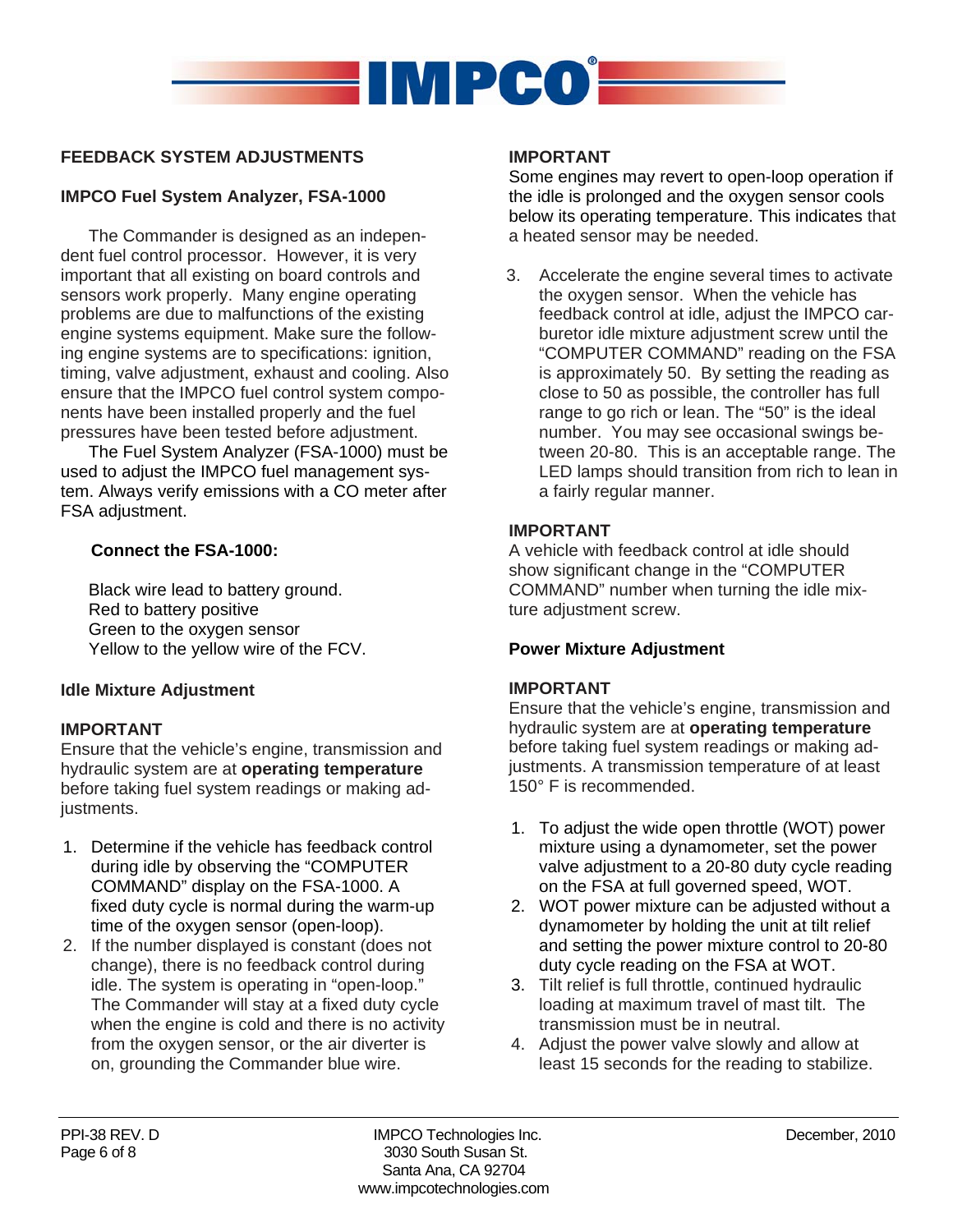

#### **Final Load Check**

- 1. During the load test the "COMPUTER COMMAND" should remain between 20 and 80 under normal "closed-loop" operation. This verifies that the computer has the amount of control necessary to keep the fuel mixture correct.
- 2. There is a problem if either the "RICH" or "LEAN" indicator lamp stays on continuously with no flashing between them when operating at a steady speed during closed-loop control.

If you are unable to achieve this, verify that the OEM system is functioning properly, determine that the alternate fuel system is also operating correctly. Test the operating fuel pressures with the ITK-1 pressure test kit. Check both primary and secondary pressures. Always disconnect and plug the vacuum line from the carburetor to the fuel control valve when checking pressures. A fluctuation will occur with the line connected. Compare these steady pressures with the specifications of the regulator you are using.

The technical information, specifications, data and assertions regarding the products described herein is believed to be accurate and complete. However, no representation or warranty is made with respect thereto except as in writing at the time of sale. IMPCO does not warrant that the products described herein are suited for any particular purpose except as IMPCO may warrant in a separate writing at time of sale. In the event of a conflict between the IMPCO drawings, specifications, and warranty for the product described herein and this document the IMPCO drawings, specifications and warranty shall have precedence.